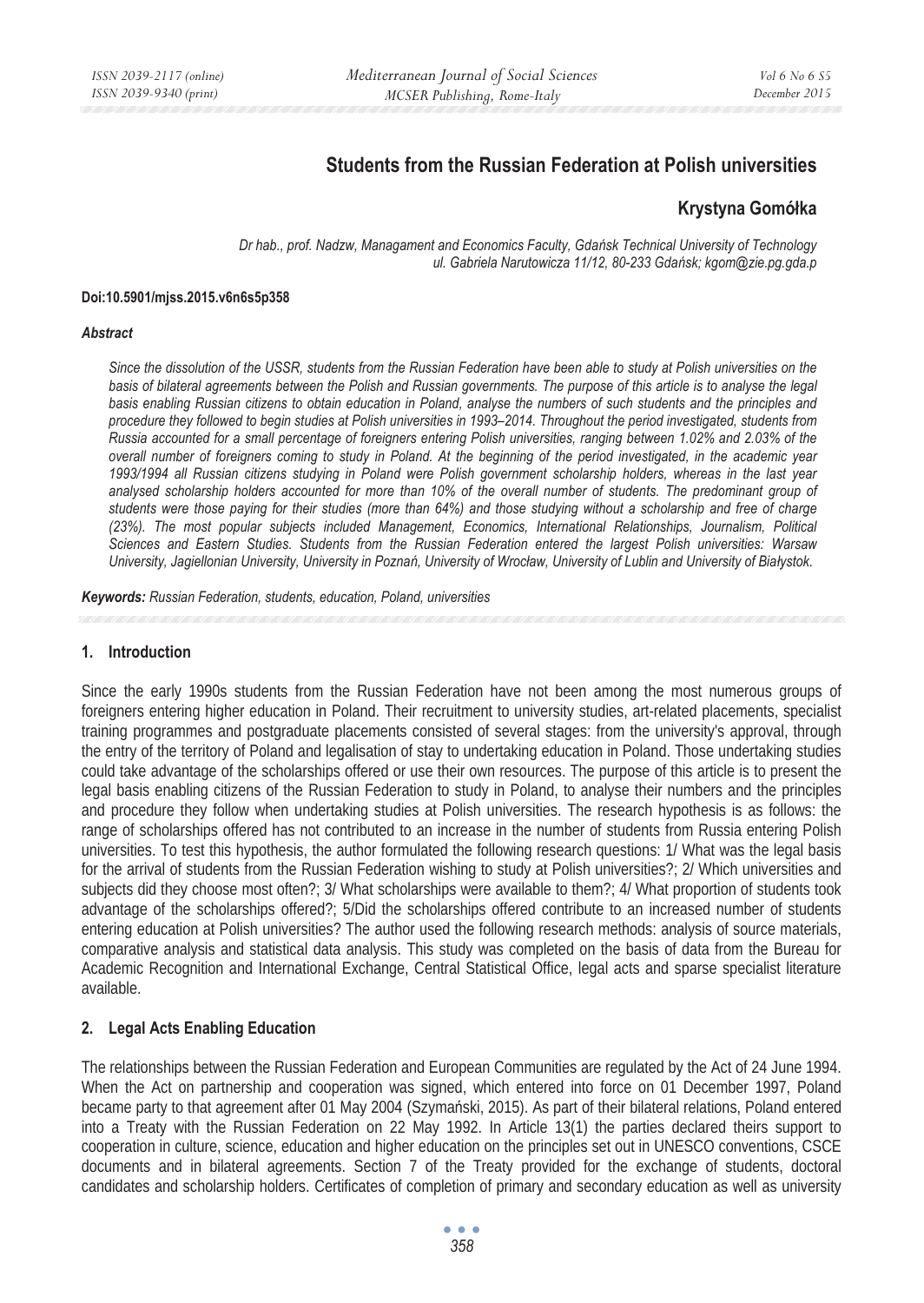| ISSN 2039-2117 (online) | Mediterranean Journal of Social Sciences | <i>Vol</i> 6 No 6 S5 |
|-------------------------|------------------------------------------|----------------------|
| ISSN 2039-9340 (print)  | MCSER Publishing, Rome-Italy             | December 2015        |

diplomas confirming the award of academic titles and degrees were considered equivalent (Journal of Laws of 1993 No. 61). Certificates, diplomas and academic degrees and titles obtained at Russian universities before 25 September 2005 could be recognised pursuant to the Prague Convention of 1972 (Journal of Laws of 1973 No. 5) and the Agreement of May 1974 on the recognition of degrees and titles between the Soviet Union and Polish People's Republic with the exception of education and degrees in the field of medicine and architecture (Journal of Laws of 1975, No. 4). After 25 September 2005 the equivalence of education could only be confirmed through the recognition process.

In August 1993 the agreement on academic, cultural and educational cooperation was signed. Academic cooperation was referred to in Articles 14–20, which described the activities undertaken as part of cooperation between universities and scientific institutions on the basis of plans, programmes and agreements. The agreement provided for the exchange of academic teachers, students and doctoral candidates, enabling them to raise their qualifications (Journal of Laws of 1994, No. 36). Detailed rules concerning the educational and academic exchange were set out in the Arrangement of October 2005 between the Ministry of National Education of the Republic of Poland and the Ministry of Science and Education of the Russian Federation on educational cooperation concluded for a period of three years with the option of automatic extension for another 3 years. The agreement guarantees 60 person-months of grants for academic training of academic and teaching staff as well as doctoral candidates. The exchange participants received grants from the Polish side (Scholarship offer of the Bureau for Academic Recognition and International Exchange, 2012). Exchange of students of art universities was regulated in the protocol of cooperation of the ministers of culture of both states (Official Gazette of the Republic of Poland (M. P.) of 2003, No. 8).

In the early 1990s Russian citizens entered Polish universities because they were able to move freely across the Polish border, without a visa granting the right to study. The situation began to change in mid-1990s, when Polish authorities started to enforce the law in that respect. Article 16 of the Regulation of 2002 on starting and completing of studies and training by foreign nationals and their participation in research and development activities provided for the possibility of suspending the scholarship of a foreign student who did not have a valid visa or residence card (Journal of Laws of 2002, No. 69). The institution responsible for the exchange of students, trainees and doctoral candidates was the Bureau for Academic Recognition and International Exchange (BUWIM). The conclusion of the Schengen Agreement and Poland's inclusion in the EU structures altered the status of students from the Russian Federation. The matters related to the education of foreign nationals in Poland were regulated by the provisions of Article 43 of the Higher Education Act of 27 July 2005 (Journal of Laws of 2005, No. 164), whereunder foreigners could study on the same terms as Polish citizens or on a different basis. The former option applied to foreigners holding a valid Pole's Card and having: a permit to settle in the territory of Poland or the right of permanent residence, with the status of refugee granted by the Republic of Poland, under temporary or supplementary protection or holding a temporary residence permit. Such students can apply for maintenance grants, grants for disabled persons, financial aid, rector's scholarship for outstanding students or scholarships awarded by the relevant ministers for academic or sports achievements. The scholarships and grants are awarded on the basis of the Government Programme of Cooperation with the Polish Diaspora and Poles Abroad. Candidates for scholarships are entered by diplomatic posts or institutions from the respective countries, responsible for student exchange.

Detailed provisions regulating the matter of foreign nationals entering education on the terms and basis other than those applicable to Polish citizens, stated in Article 43 paragraph 3 and Article 4 of the aforementioned Act, are specified in the Regulation of the Minister of Science and Higher Education of 12 October 2006 on starting and completing of studies and training by foreign nationals and their participation in research and development activities and the Regulation of the Minister of Science and Higher Education of 09 September 2009 (Journal of Laws of 2009, No. 176).

Foreign students receive education free of charge or without a scholarship on the basis of assistance programmes offered to certain countries, including the Russian Federation, by the Polish government via appropriate institutions or Polish diplomatic posts. Other citizens of Belarus may enter university education in Poland at a charge. The minimum tuition fee is EUR 2000 per year; this amount may vary between the universities.

Poland does not have just one document regulating all matters concerning admission of foreign students in a consistent and comprehensive manner. Selected proposals regarding foreign students are contained in the Human Capital Development Strategy, specifying the number of students allowed to study in Poland by 2020 (Official Gazette of the Republic of Poland (M. P.) of 2013, item 376) and in the document adopted by the Council of Ministers in July 2012 – "Poland's migration policy – status quo and proposed actions" where foreign students were referred to as one of the priorities. The issues concerning students of Polish descent are addressed by annual strategic plans of cooperation with Poland and Poles residing abroad, referring to educating young people in specialisations in demand in their countries of residence, supporting scholarship programmes and promotion of education in Poland (Plan of Cooperation with the Polish Diaspora and Poles Abroad, 2013).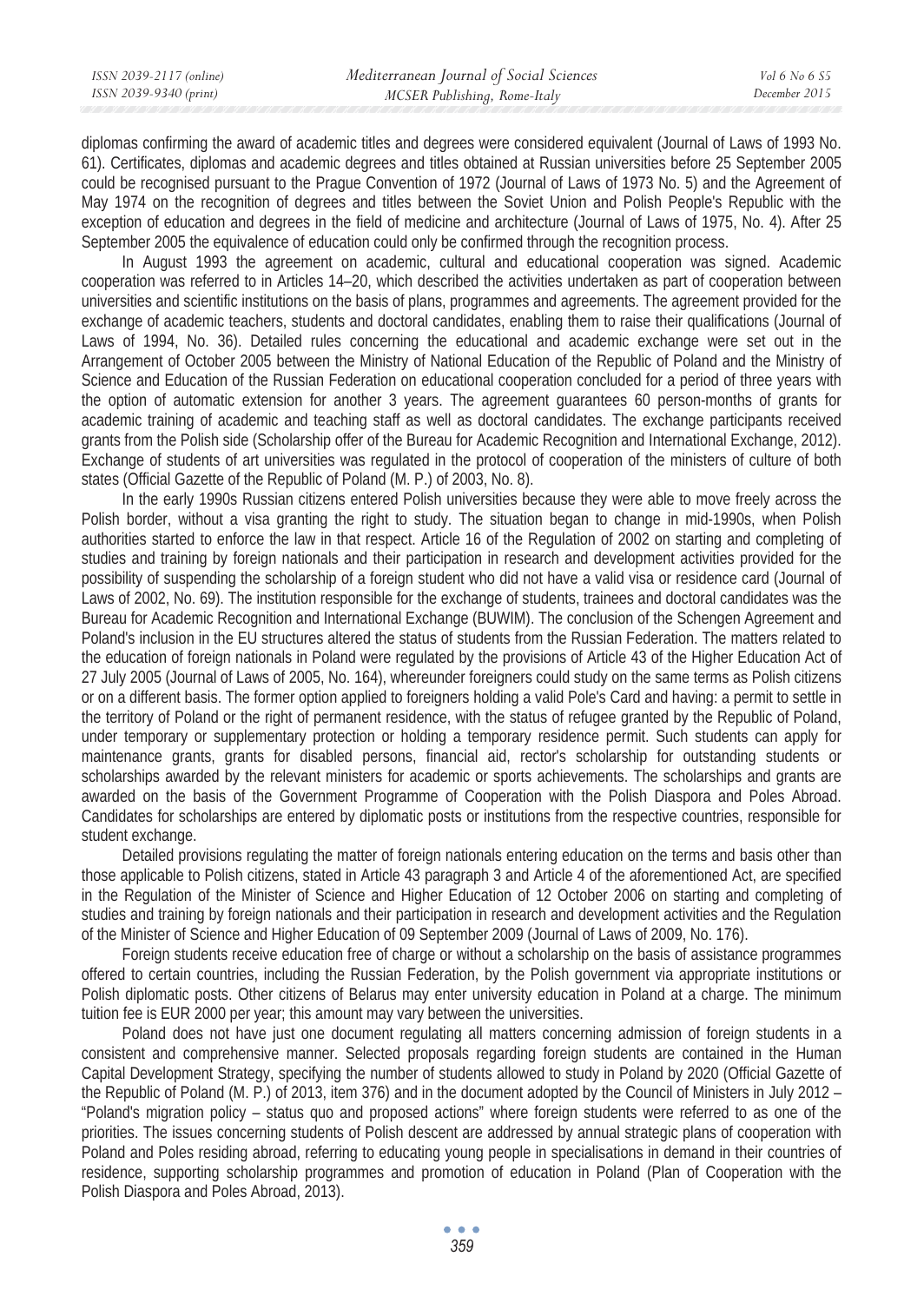| ISSN 2039-2117 (online) | Mediterranean Journal of Social Sciences | Vol 6 No 6 S5 |
|-------------------------|------------------------------------------|---------------|
| ISSN 2039-9340 (print)  | MCSER Publishing, Rome-Italy             | December 2015 |

The situation of foreign students in Poland was improved by the Act of 12 December 2013 on foreign nationals, which extended the term of temporary residence permits (Journal of Laws of 2013, item 1650). Pursuant to the Act, firstyear foreign students are issued with residence permits for a period of 15 months, and foreign nationals on a scholarship of less than 12 months – for a period of an academic year plus three months. Meanwhile, students starting the second year of study or subsequent years receive a temporary residence permit for up to 3 years. This way, they may avoid being struck off the list of students if they fail an examination or their residence card is cancelled. The Act also provides the graduates of Polish universities with the possibility of applying for a temporary residence permit for a period of one year to seek employment.

### **3. Characteristics of Students from Russia**

Russian citizens have been coming to Poland to study since the early 1990s. The statistics provided by the Bureau for Academic Recognition and International Exchange indicate the following numbers of students from the former Soviet Republics in the respective academic years: 1989/1990 – 135, 1990/1991 – 342 and 1991/1992 – 684 persons (Małyszko, 2005). The Office did not keep detailed statistics with indication of the country of origin until the academic year 1993/1994. Table 1 shows the number of Russian students in the overall population of foreigners studying in Poland.

|           |       | Academic year Total number of students Number of students from the Russian Federation % of total foreign students |      |
|-----------|-------|-------------------------------------------------------------------------------------------------------------------|------|
| 1993/1994 | 4968  | 51                                                                                                                | 1.02 |
| 1994/1995 | 5176  | 98                                                                                                                | 1.89 |
| 1995/1996 | 5202  | 89                                                                                                                | 1.71 |
| 1996/1997 | 5313  | 98                                                                                                                | 184  |
| 1997/1998 | 5443  | 103                                                                                                               | 1.89 |
| 1998/1999 | 5541  | 112                                                                                                               | 2.02 |
| 1999/2000 | 6025  | 138                                                                                                               | 2.29 |
| 2000/2001 | 6669  | 200                                                                                                               | 1.29 |
| 20012002  | 7380  | 199                                                                                                               | 2.28 |
| 2002/2003 | 7608  | 442                                                                                                               | 2.69 |
| 2003/2004 | 8160  | 458                                                                                                               | 5.61 |
| 2004/2005 | 8826  | 380                                                                                                               | 4.30 |
| 2005/2006 | 10092 | 467                                                                                                               | 4.62 |
| 2006/2007 | 11752 | 386                                                                                                               | 3.28 |
| 2007/2008 | 13695 | 284                                                                                                               | 2.07 |
| 2008/2009 | 15862 | 374                                                                                                               | 2.35 |
| 2009/2010 | 17000 | 387                                                                                                               | 2.27 |
| 2010/2011 | 24474 | 409                                                                                                               | 1.67 |
| 2011/2012 | 24253 | 508                                                                                                               | 2.07 |
| 2012/2013 | 29172 | 616                                                                                                               | 2.11 |
| 2013/2014 | 35983 | 734                                                                                                               | 2.03 |

**Table 1.** Number of students from the Russian Federation in 1993–2014

**Source:** Own work based on the study titled "Universities and their finances". Central Statistical Office (GUS) 1997–2014, Warsaw 1998–2015.

The data presented in Table 1 suggest that the number of students arriving from the Russian Federation was increasing since the academic year 1993/1994. The most significant rise in their number was observed after 2000, shortly before Poland's accession to the European Union structures. Russian students accounted for a only a small percentage of the overall number of foreign nationals taking up studies in Poland. They constituted 1.02% in the academic year 1993/1994 and 2.03% in the academic year 2013/2013. Nearly 100% of students from the Russian Federation took up full-time studies. They mostly studied for a bachelor's degree (first-tier studies) at public universities. Very rarely did they enter technical or medical universities. The requirements concerning the award of scholarships were often the decisive factor in their choice of subjects. The most popular subjects included Management, International Relationships, Administration, Journalism, Economics, Political Sciences and Eastern Studies. The foreign nationals took up studies at the largest and best Polish universities: the University of Warsaw, the Jagiellonian University, University of Wrocáaw, Adam Mickiewicz University, Maria Curie-Skłodowska University and the University of Białystok.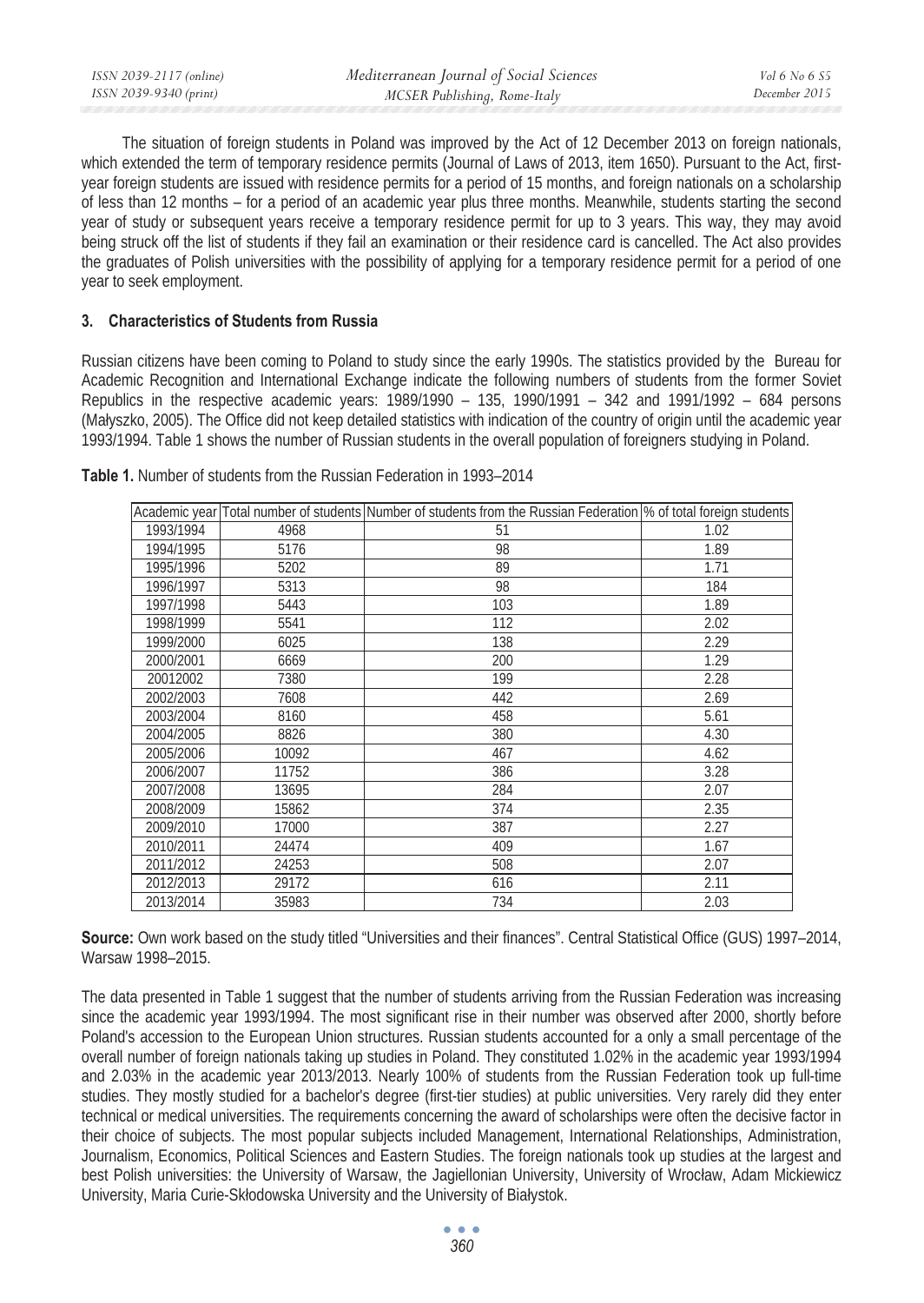# **4. Procedure for and Principles Concerning University Entry**

Since the beginning of the 1990s students from the Russian Federation were able to study at Polish universities, receiving scholarships, free of charge and without scholarships or at a charge. The number of scholarships awarded by the Polish government was increasing, since the process was perceived as implementation of the country's foreign policy of revival of Polish intelligentsia, also that from the Russian Federation, in the East (Wyszyński, 2011). It was assumed that the graduates would return to their countries and take up employment there. Table 2 indicates the numbers of scholarship holders from the Russian Federation studying free of charge and at a charge in 1993–2014.

| Academic  | Overall number of | RP scholarship | Other        | Free of charge and without | At a           |
|-----------|-------------------|----------------|--------------|----------------------------|----------------|
| year      | students          | holders        | scholarships | scholarship                | charge         |
| 1993/1994 | 51                | 51             |              | 0                          | 0              |
| 1994/1995 | 98                | 96             | 0            | $\overline{2}$             | 0              |
| 1995/1996 | 89                | 76             | 0            | 13                         | $\overline{0}$ |
| 1996/1997 | 98                | 81             | 0            | 17                         | 0              |
| 1997/1998 | 103               | 86             | 0            | 17                         | $\Omega$       |
| 1998/1999 | 112               | 84             | 0            | 28                         | $\Omega$       |
| 1999/2000 | 138               | 119            | 0            | 19                         | $\overline{0}$ |
| 2000/2001 | 200               | 40             | 0            | 17                         | 143            |
| 2001/2002 | 199               | 152            | 0            | 43                         | 4              |
| 2002/2003 | 442               | 176            | 0            | 247                        | 19             |
| 2003/2004 | 458               | 157            | 0            | 286                        | 15             |
| 2004/2005 | 380               | 141            | 0            | 203                        | 36             |
| 2005/2006 | 467               | 146            | 0            | 266                        | 49             |
| 2006/2007 | 386               | 125            | 7            | 166                        | 88             |
| 2007/2008 | 284               | 112            | 0            | 92                         | 80             |
| 2008/2009 | 374               | 97             | 1            | 179                        | 97             |
| 2009/2010 | 387               | 92             | 17           | 128                        | 150            |
| 2010/2011 | 409               | 80             | 14           | 131                        | 184            |
| 2011/2012 | 508               | 87             | 10           | 147                        | 264            |
| 2012/2013 | 616               | 98             | 12           | 143                        | 363            |
| 2013/2014 | 734               | 77             | 9            | 171                        | 477            |

**Table 2.** Scholarship holders from the Russian Federation studying free of charge and at a charge in 1993–2014.

**Source:** Own elaboration based on materials from the Bureau for Academic Recognition and International Exchange

The data presented in Table 2 suggest that the 51 students who entered Polish universities in 1993/1994 were grantees of the Polish government. In subsequent years, the overall number of students was increasing, but only a small part of them received scholarships, which was due to the policy of awarding grants to persons of Polish descent. At the end of the period investigated, in the academic year 2013/2014, of the 734 Russian students entering Polish universities only 77 (10.4%) received scholarships. Polish government grants were awarded, inter alia, as part of the Konstanty Kalinowski Scholarship Programme, scholarships for students of Specialist Eastern Studies and Stanisáaw Grabski Scholarship Programme for students of economic subjects. The Ministry of Foreign Affairs in cooperation with "Wspólnota Polska" Association awarded scholarships to young people of Polish receiving education in Poland in the framework of the Programme of Cooperation with the Polish Diaspora and Poles Abroad and from Cardinal Stefan Wyszyński Scholarship Fund. The number of scholarships increased since the academic year 2004/2005, coinciding with Poland's entry into the EU structures, and then after the creation of the Eastern Partnership. It was then that the Polish ministers for higher education and science and foreign affairs established new scholarship programmes for citizens of countries included in that initiative. The number of scholarships was increased thanks to funds from the Programme for students of Specialist Eastern Studies, Stefan Banach Scholarship Programme initiated in 2013 at Warsaw University (Stypendia dla studentów z krajów Partnerstwa Wschodniego, 2013). The programme was aimed at students undertaking two-year postgraduate studies of natural and economical sciences, engineering, European studies and European law at public universities. The available scholarship programmes for those starting university education were presented on websites of Polish diplomatic posts in Russia. In the second half of the first decade of the 21st century the governmental scholarships were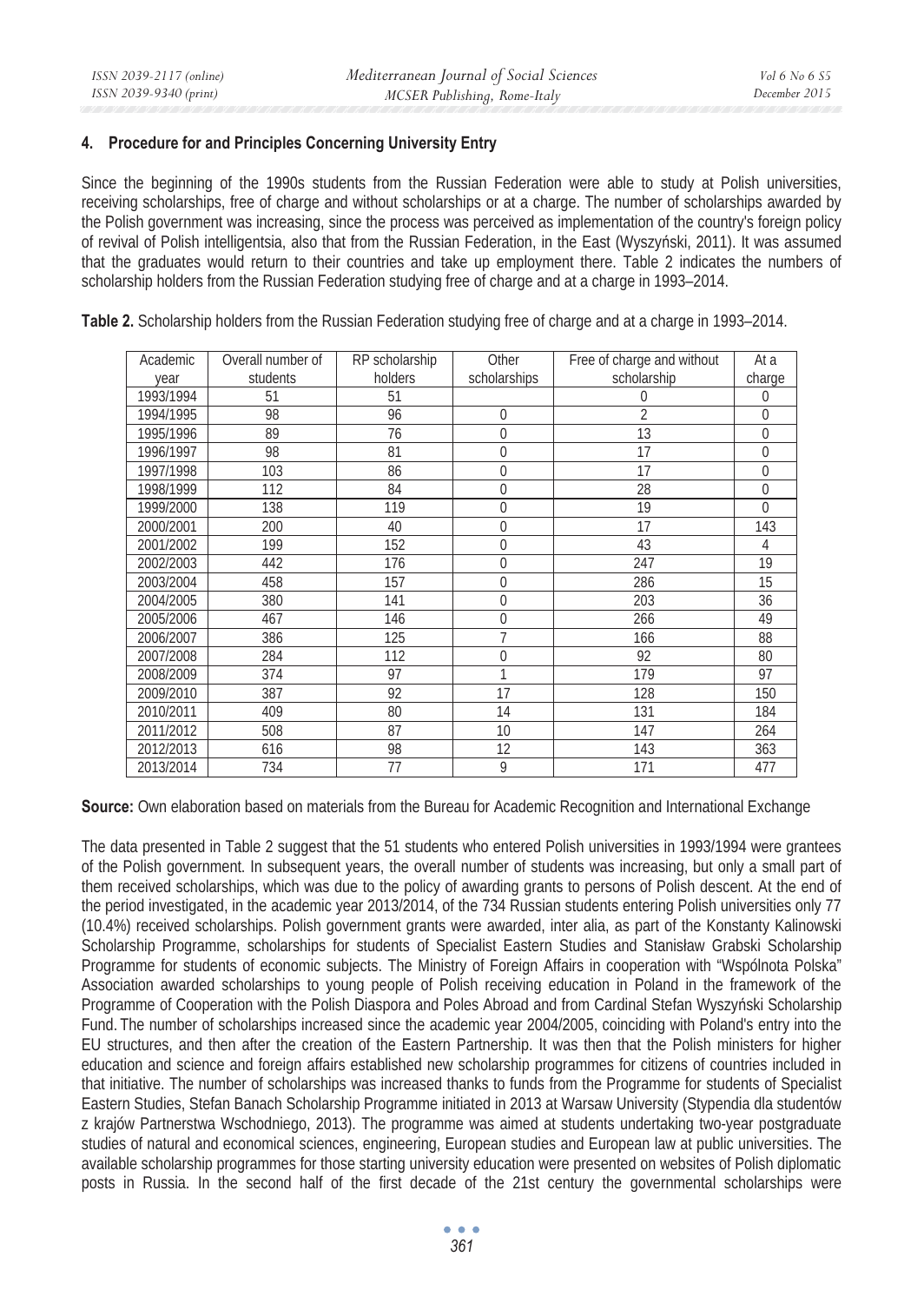| ISSN 2039-2117 (online) | Mediterranean Journal of Social Sciences | <i>Vol</i> 6 No 6 S5 |
|-------------------------|------------------------------------------|----------------------|
| ISSN 2039-9340 (print)  | MCSER Publishing, Rome-Italy             | December 2015        |
|                         |                                          |                      |

supplemented by the so-called other scholarships. Those usually consisted of one-off or long-term grants awarded by individuals or institutions to persons beginning studies of a subject specified by the grantor. They were awarded to undergraduate students and those doing supplementary, uniform and doctoral studies. One of the best-known schemes is the Lane Kirkland Scholarship Programme. In the first, pilot year it was participated by only 12 Ukrainians. The operator of the 2001/2002 edition became the Polish-American Fulbright Programme and scholarships were available to students from Belarus, the Russian Federation (only from the Kaliningrad Oblast), Slovakia and Lithuania. In 2000–2015 scholarships were awarded to 40 Russian Federation citizens (Lane Kirkland Scholarship Programme, 2015). Most of the scholarships were received by students of Economy and Management, Law, Public Administration, Journalism and Political Science, whereas students of Agriculture, Health Studies and Insurance were awarded scholarships less frequently. Most scholarship holders studied in five academic centres: Warsaw, Cracow, Poznań, Lublin and Wrocław.

Shortly before Poland's accession to2 the EU structures, since the academic year 2002/2003 there was an increase in the number of students from Russia starting education at Polish universities without scholarships and free of charge. By contrast, starting from the academic year 2009/2010 there was a rise in the number of Russian students who began paid-for university studies. In the last year investigated, 2013/2014, students who began university courses free of charge accounted for 23.2% and those paying for their studies – 64.9% of the overall number of students from Russia.

# **5. Conclusion**

Students from Russia have been coming to Poland since the early 1990s. Russian citizens took up education in Poland on the basis of bilateral agreements. Until mid-1990s they used to cross the Polish borders without a visa granting the right to study; later the situation began to change when Polish authorities started to enforce the law. Russians accounted for a small percentage of foreign nationals studying in Poland. In the academic year 1993/1994 they constituted slightly more than 1%, and in the final year investigated – 2014/2015 – a mere 2%. In the first year analysed all students from Russia received scholarships from the government of the Republic of Poland. The number of students arriving in Poland increased over time. The number of those awarded scholarships rose proportionally. Shortly before Poland's accession to the EU structures there was a visible increase in the number of Russian citizens studying without a scholarship and free of charge. In the last academic year investigated those paying for their studies constituted the largest group of students.

## **References**

Act of 12 December 2013 on foreign nationals, Journal of Laws of 2013, item 1650.

Act on higher education of 27 July 2005, Journal of Laws No. 164, item 1365, as amended.

- Agreement between the Government of the Polish People's Republic and the Government of the Union of Soviet Socialist Republics on the equivalence of documents concerning education and academic degrees and titles awarded in PPR and USSR, signed on 10 May 1974. Journal of Laws of 1975 No. 4, item 14.
- Agreement between the Government of the Government of the Republic of Poland and the Government of the Russian Federation on cooperation in the fields of culture, science and education, Journal of Laws of 1994 No. 36, item 133.
- Convention on mutual recognition of equivalence of documents certifying the completion of primary, secondary, secondary vocational and tertiary education and documents awarding academic degrees and tiles signed in Prague on 07 June 1972, Journal of Laws of 1973 No. 5, item 27.

Lane Kirkland Scholarship Programme. Statistics [online] Available http://www.kirkland.edu.pl/pl (31.03.2015).

Małyszko J., (2005). Początki kształcenia w Polsce młodzieży polskiej z Wschodu. Studenci absolwenci uczelni polskich pochodzący z Litwy, Białorusi i Ukrainy (Polish University graduates from Lithuania, Belarus and Ukraine), [in:] Mniejszość polska na rozdrożu,

- ed. R. Wyszyński, Institute of Sociology of the University of Warsaw, 25.
- Materials from the Bureau for Academic Recognition and International Exchange (2015).
- Ordinance of the Minister of National Education and Sport of 24 April 2002, Journal of Laws of 2002, No. 69, item 634.

Plan of Cooperation with the Polish Diaspora and Poles Abroad in 2014 (2013), Warsaw, p. 15

- Protocol on cooperation between the Minister of Culture of the Republic of Poland and the Minister of Culture of the Russian Federation for 2002–2003 signed in Warsaw on 28 June 2002,Official Gazette of the Republic of Poland (M. P.) of 2003 No. 8, item 12.
- Regulation of the Minister of Science and Higher Education of 09 September 2009 amending the Regulation on starting and completing of studies and training by foreign nationals and their participation in research and development activities, Journal of Laws of 2009 No. 176, item 1365.
- Resolution No. 61 of the Council of Ministers of 26 March 2013 concerning the adoption of the "Social Capital Development Strategy 2020", Official Gazette of the Republic of Poland (M. P.) of 2013, item 376.
- Scholarship offer of the Bureau for Academic Recognition and International Exchange for the academic year 2012/2013 (online) Available: http://www.p.lodz.pl/zalaczniki/10517,8811,buwiwm\_-\_oferta\_na\_2012-2013.pdf,63837.pdf (22.10.2015).
- Stypendia dla studentów z krajów Partnerstwa Wschodniego [online] Available http://www.go-poland.pl/pl/stypendia-dla-student-w-z-kraj-